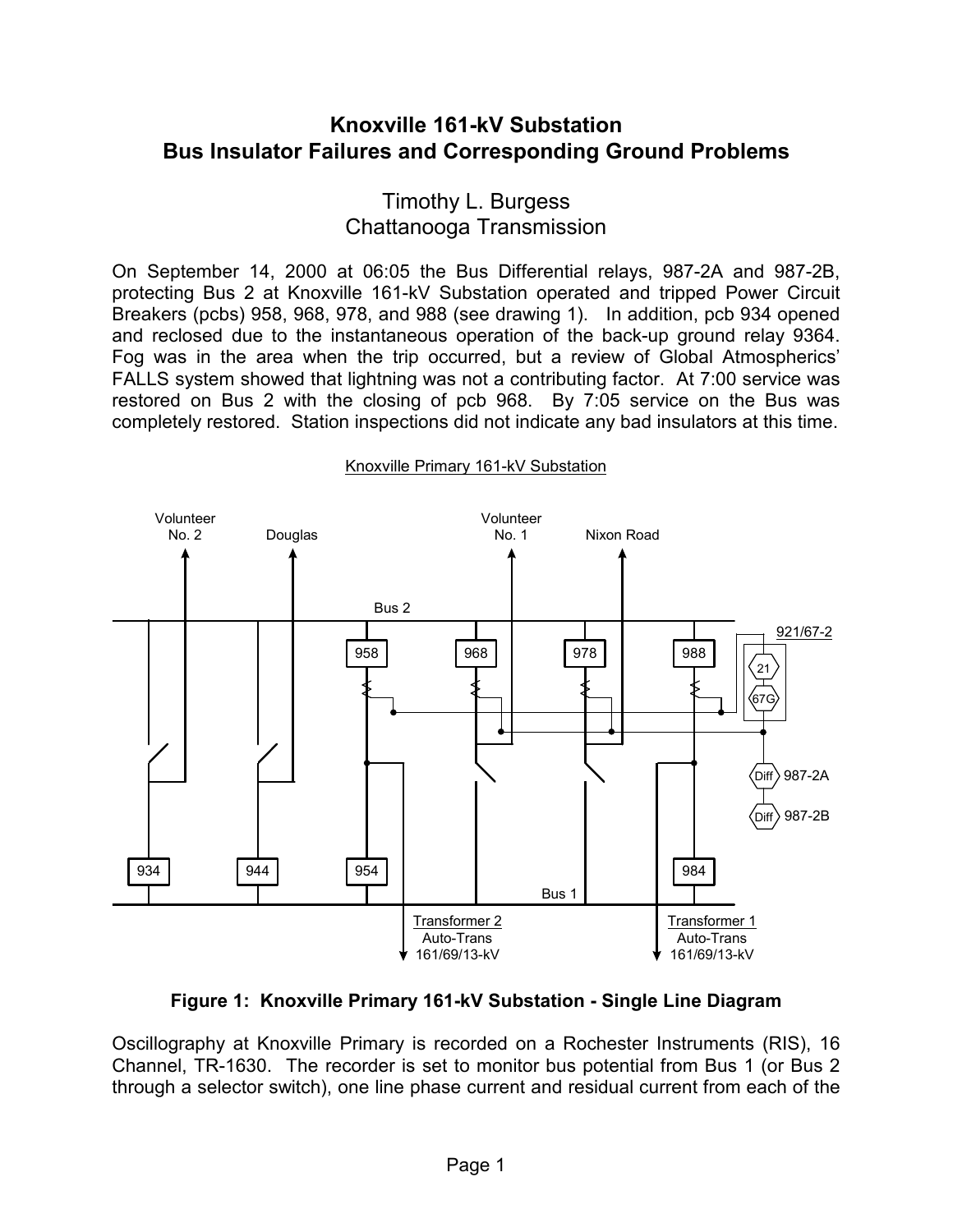four lines (2 phase currents are monitored on the Nixon Road line). In addition carrier traces are monitored on the two lines to Volunteer Substation.



**Figure 2: Bus Voltages and Polarizing Current for 9/14/2000 Bus Fault** 



**Figure 3: Line Currents for 9/14/2000 Bus Fault** 

The review of the oscillography for the event was complicated by apparent problems with the RIS 1630. While the Volunteer #1 A-phase current trace (IaVOL1) and the Nixon Road A-phase current trace (IaALC) seemed to indicate an A-phase fault (Figure 3), the bus potential traces (Figure 2) indicated that the fault originated on C-phase and migrated to A-phase coincident with the tripping of the Volunteer #1 161-kV line. A review of both digital and paper oscillography from surrounding stations substantiated the theory that the fault was caused by an A-phase insulator flash to ground and no Cphase involvement was observed.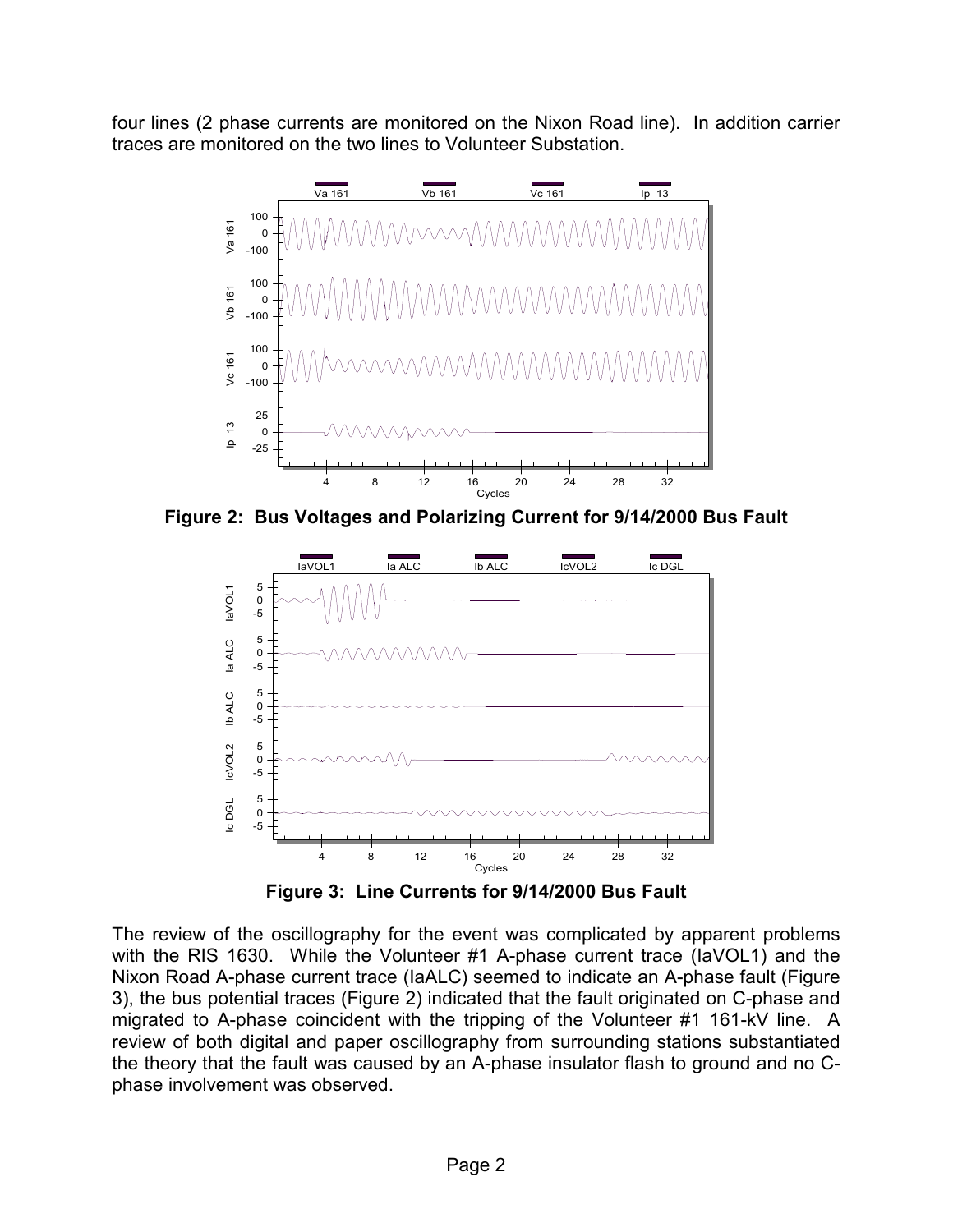Plans were made to perform a thorough wire check and calibration of the DTR. This work was performed but no discrepancies were found between the actual channel connections and those specified on the issued setting sheet.

On September 18 at 06:04, pcb 934 and 968 at Knoxville Primary tripped and reclosed successfully. Concurrent with these operations, pcb 854 tripped and reclosed at Volunteer 500-kV Substation, momentarily de-energizing the Knoxville-Volunteer #1 161-kV Line. Again, the RIS TR-1630 DTR at Knoxville Primary was queried (see figures 4 and 5) and again the data appeared misleading.



**Figure 4: Bus Voltages and Polarizing Current for 9/18/2000 Bus Fault** 



**Figure 5: Line Currents for 9/18/2000 Bus Fault** 

While Figure 4 showed a definite collapse in A-phase voltage and a smaller decrease in B-phase voltage, the currents, shown in Figure 5, seemed to indicate a B-phase fault.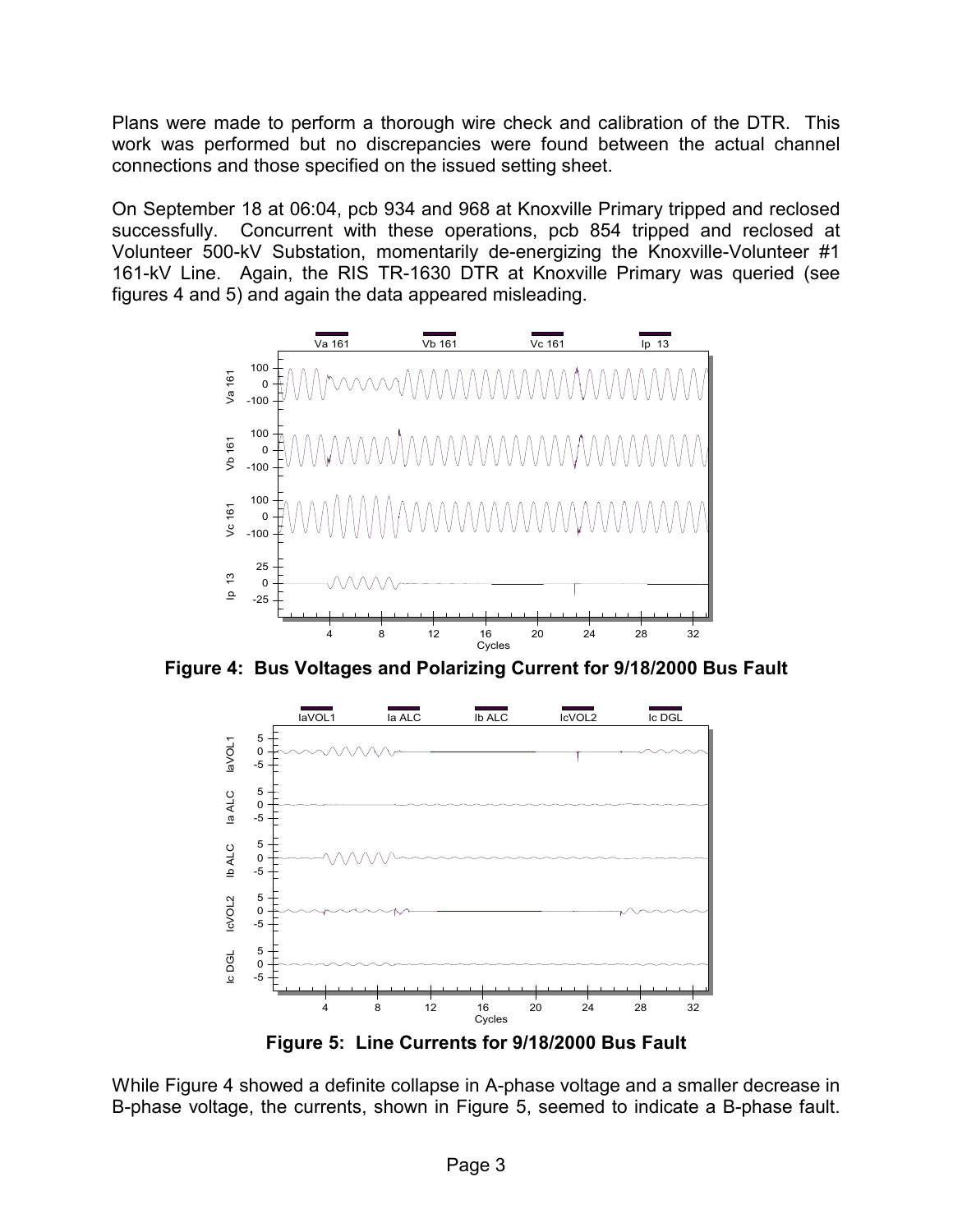A review of oscillography from neighboring stations confirmed the existence of a Bphase fault. Further, a fault location study indicated that the fault was less than 5% of the distance from Knoxville Primary to Volunteer on the #1 Line.

The validity of the DTR data was again questioned and checks of the voltage channel connections were performed. This time the coupling capacitors voltage transformers (CCVTs) located on B-phase of the bus were utilized as a phase angle reference to confirm that the labeling on the auxiliary potential busses in the switch house were correct. As before, these tests did not reveal any abnormalities.

Concerns about the validity of the bus differential operation on September  $14<sup>th</sup>$  in light of the apparent line related interruption on September 18<sup>th</sup> led local TVA and Knoxville Utility Board (KUB) management to take the Knoxville-Volunteer #1 Line out of service until a definite cause could be found for the interruptions.

On October 2, 2000 at 00:16, with the Knoxville-Volunteer #1 Line removed from service, operation of the Bus 1 Differential tripped and locked out pcbs 934, 944, 954, 984. Again oscillography recovered from the Knoxville DTR (Figures 5 and 6) tended to confuse the analysis of the actual event.



**Figure 6: Bus Voltages and Polarizing Current for 10/2/2000 Bus Fault**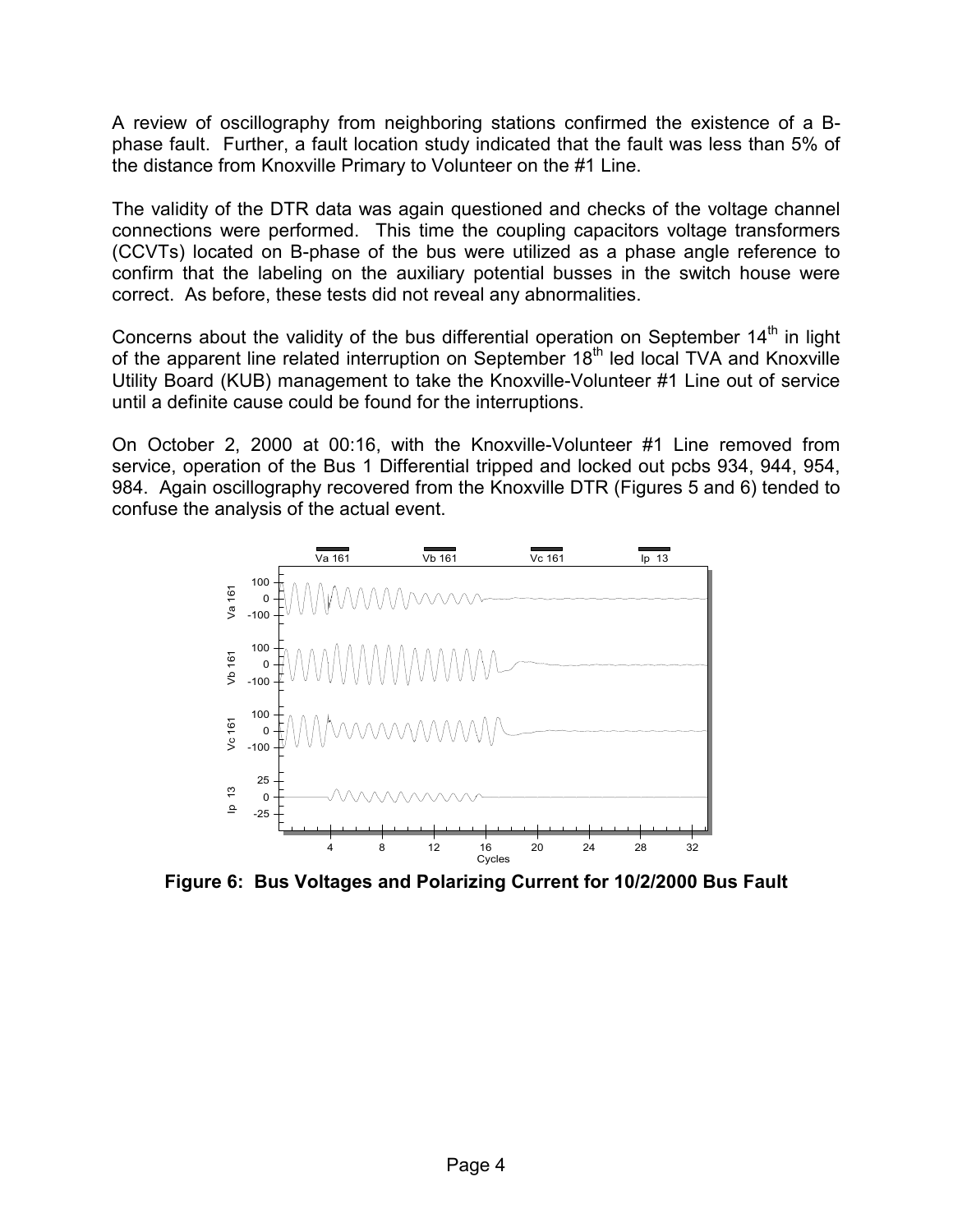

**Figure 7: Line Currents for 10/2/2000 Bus Fault** 

With the exception that this fault involved Bus 1 and therefore the monitored Bus 1 voltage traces went to zero with the clearing of the fault, the voltage oscillography (figure 6) for the fault on October  $2^{nd}$  looked identical to that for the September  $14<sup>th</sup>$ event (figure 2). Again, oscillography from surrounding stations showed the fault to be A-phase to ground with no other phase involvement.

## Detailed Event Analysis

After numerous tests were conducted on the DTR at Knoxville and confirmed that the connections on the DTR were correct, a detailed analysis of the DTR data was undertaken. The purpose of this analysis was not to identify the cause of the fault but to identify the response of the recording equipment to the fault.

The first step in analyzing the data was to convert the raw DTR files into COMTRADE format. This was done to enable other analysis tools to be used. Another advantage to COMTRADE is the ease in which data can be modified and even created in the files. This was covered in a paper written by Jay Gosalia and Dennis Tierney and presented at the 2000 Fault and Disturbance Conference at the Georgia Institute of Technology in May 2000.

Because the fault type seemed to evolve with time, the voltages were examined at 2 times; 6 cycles and 14 cycles from the start of the fault record (Figures 8 and 9). (Prefault A-Phase voltage was used as the reference).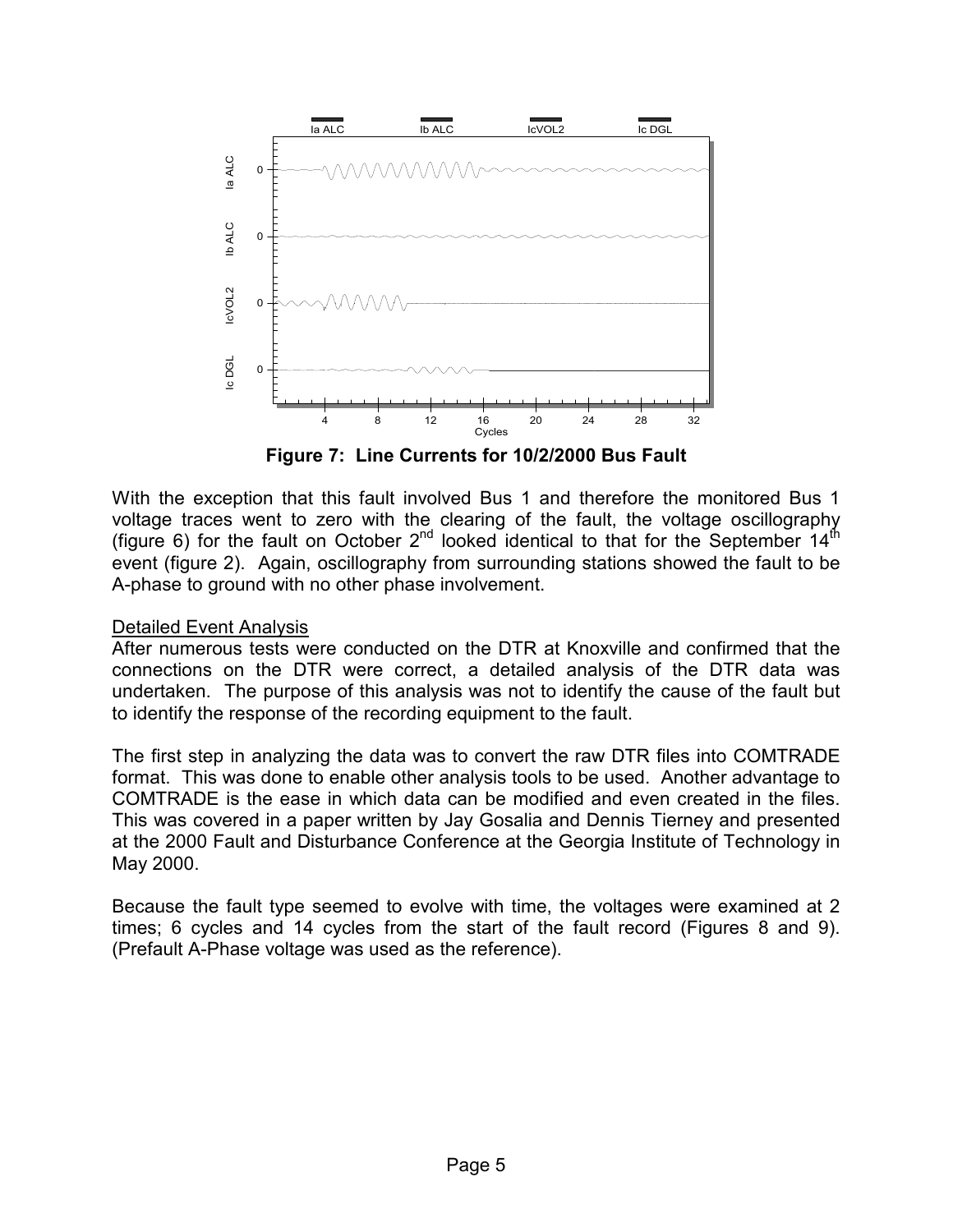

**Figure 8: Voltage Vectors at t = 6 cycles on 9/14/2000** 



**Figure 9: Voltage Vectors at t = 14 cycles on 9/14/2000** 

In analyzing the above vector data,  $V_{a 161}$  or  $V_{ag}$  was dissected into two components; Van and Vng (see *Applied Protective Relaying* - Westinghouse, Chapter 2, Section IV.B.2). First  $V_{ng}$  was calculated:

 $V_{ng} = V_0 = (V_A + V_B + V_C) / 3$ 

For the vectors in Figure 8:

$$
V_A = 78.6\angle 348.5^\circ \text{ kV}
$$
  
\n
$$
V_B = 124.7\angle 300.5^\circ \text{ kV}
$$
  
\n
$$
V_C = 40.0\angle 117.4^\circ \text{ kV}
$$
  
\n
$$
V_0 = (78.6\angle 348.5^\circ + 124.7\angle 300.5^\circ + 40.0\angle 117.4^\circ) / 3
$$
  
\n= 50.0∠324.3° kV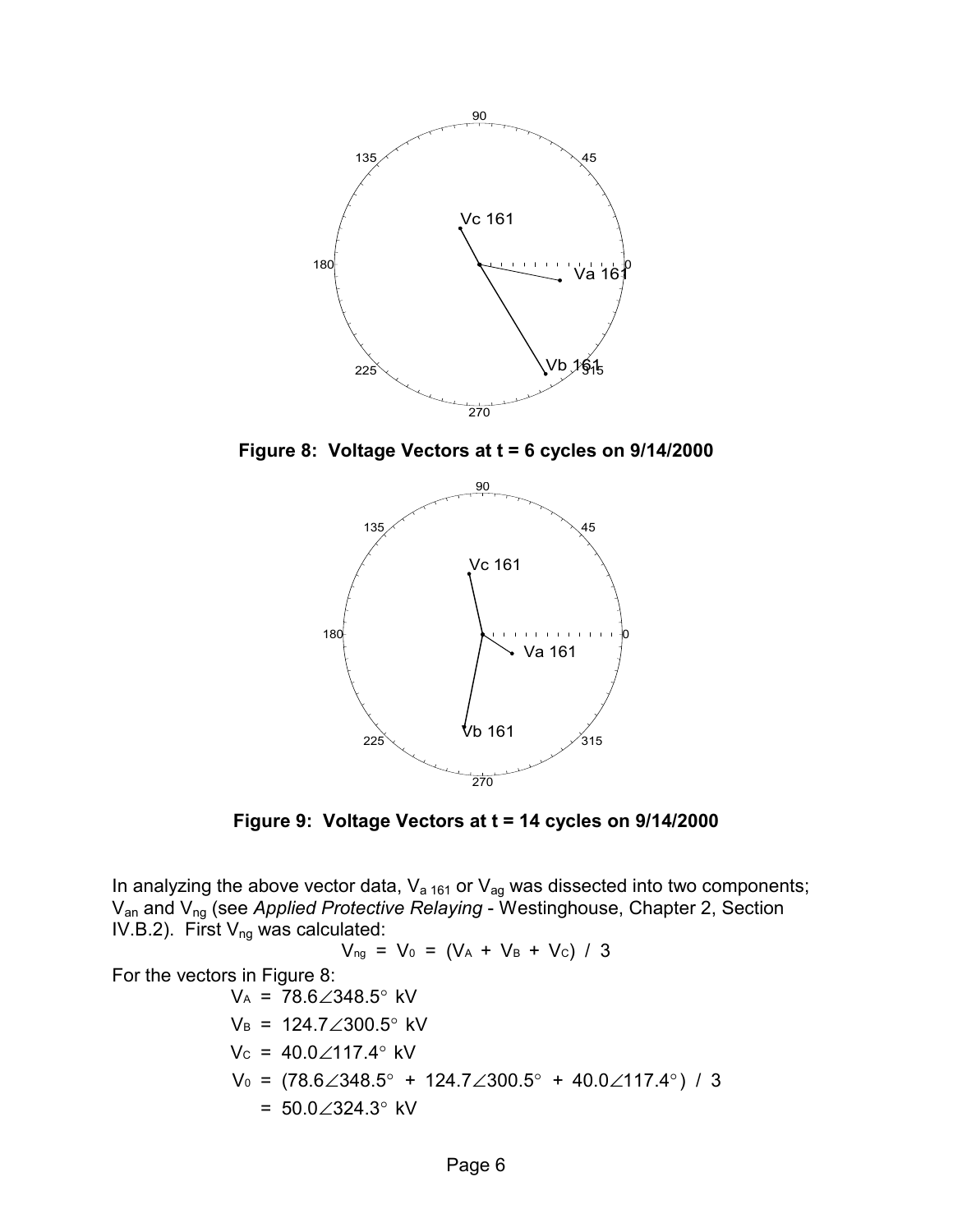Using COMTRADE the vector  $V_0$  was able to be calculated and added into the phasor drawing. This was done by opening the "dat" COMTRADE file as a comma delimited file in EXCEL and adding the values from the three voltage channels (and dividing by 3). Microsoft Notebook was then used to modify the COMTRADE "cfg" file to reflect the addition of the new "channel". Adding this new vector to the illustrations shown in Figure 8 gave the following (figures 10).



Figure 10: Voltage vectors on  $9/14/2000$  at  $t = 6$  cycles with the calculated V<sub>0</sub>

Similarly Figure 11 illustrates the V<sub>0</sub> (equal to 16.3∠297.6° kV) at t = 14 cycles.



Figure 11: Voltage vectors on 9/14/2000 at t = 14 cycles with the calculated V<sub>0</sub>

With  $V_0$  now known,  $V_{an}$ ,  $V_{bn}$  and  $V_{cn}$  (at t= 6 cycles) could be calculated: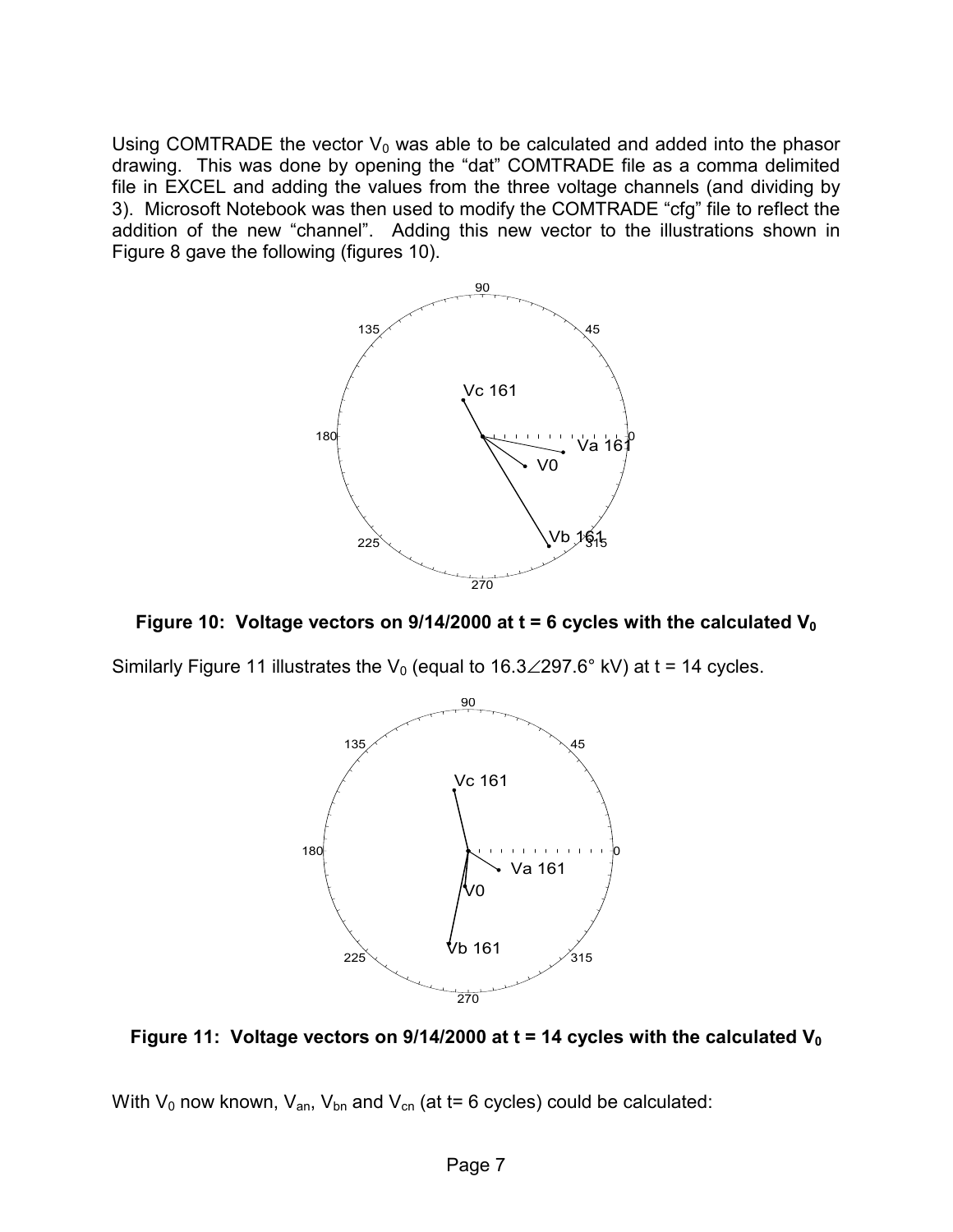$$
V_{an} = V_{ag} - V_{ng}
$$
  
= 78.6∠348.5° - 50.0∠324.3°  
= 38.8∠20.4° kV  
Similarly:  

$$
V_{bn} = 81.5∠286.2° kV
$$
  

$$
V_{cn} = 87.6∠132.4° kV
$$

 $V_{an}$ ,  $V_{bn}$  and  $V_{cn}$  were then plotted, again using COMTRADE, by removing the  $V_0$ component from the observed phase to ground voltages. This led to the more recognizable vectors of a single-phase to ground fault shown in Figure 12.





In like manner the voltages were calculated for the fault values at  $t = 14$  cycles: Van = 28.8∠−2.5° kV  $V_{\text{bn}}$  = 76.4 $\angle$ 257.3° kV

$$
V_{\text{cn}} = 76.8 \angle 99.0^{\circ} \text{ kV}
$$

These vectors, again indicating the A-phase to ground fault are shown in Figure 13.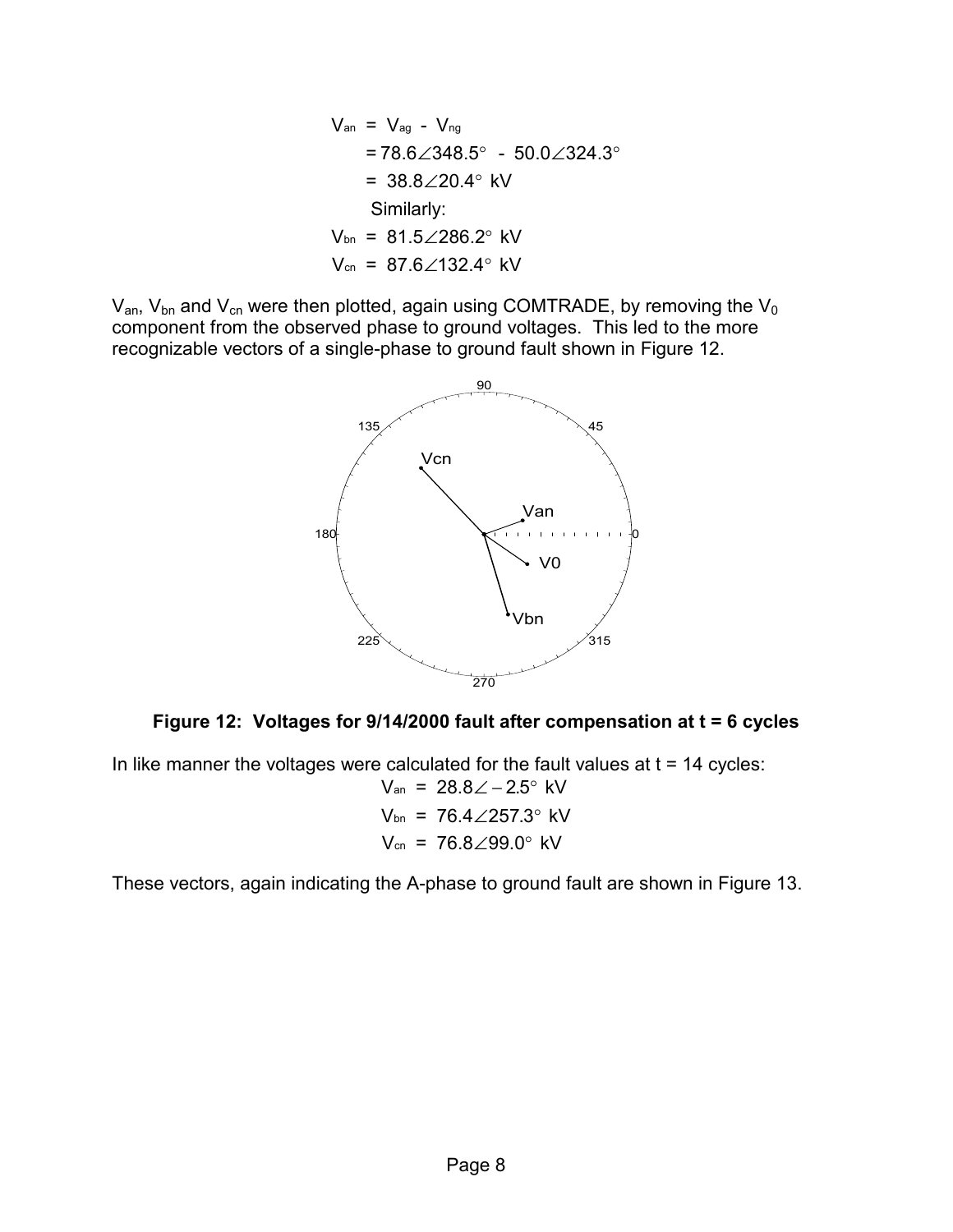

**Figure 13: Voltages for 9/14/2000 fault after compensation at t = 14 cycles** 

Similar methods were then applied to the fault on 9/18:

 $V_A = 36\angle 305.2^\circ$ kV  $V_B$  = 83.5 $\angle$ 184.8 $^{\circ}$  kV  $Vc = 122.1\angle 130.5^{\circ}$  kV  $V_0$  = 50.8 $\angle$ 158.3 $^\circ$  kV Therefore:  $V_{an}$  = 83.4 $\angle$ 324.6° kV  $V_{bn}$  = 44.3 $\angle$ 215.7° kV  $V_{cn}$  = 80.7 $\angle$ 113.4 $^{\circ}$  kV

The uncompensated and compensated phasor diagrams for this fault are shown in Figure 14. These verify that the fault was B-phase to ground as suspected from surrounding oscillography.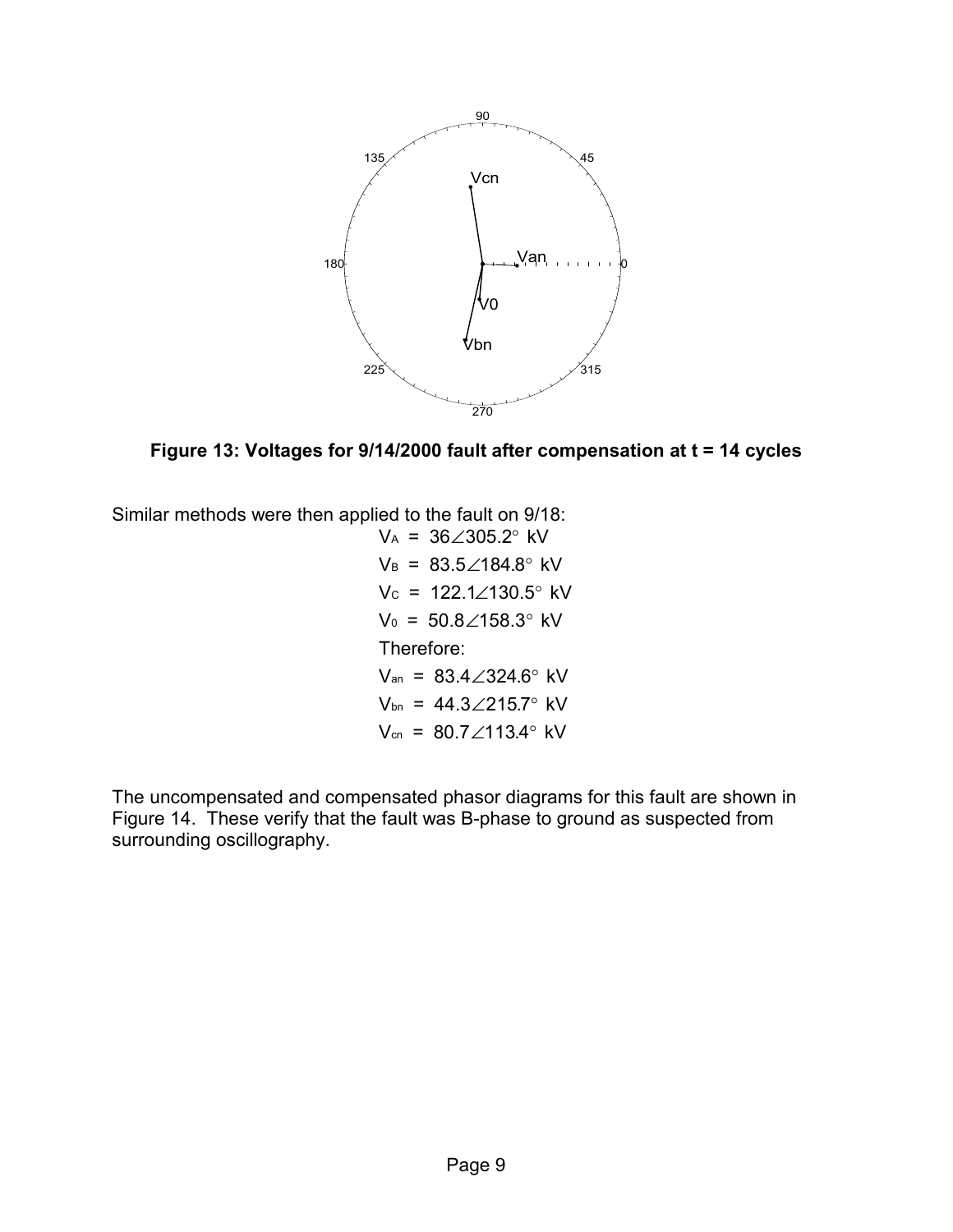

### **Figure 14: Uncompensated and compensated bus voltages for fault on 9/18/2000**

Finally, these methods were applied to the bus differential operation on 10/2. Again, due to the changing nature of the fault two times were selected for analysis.

| At $t = 6$ cycles:                             | At $t = 14$ cycles:                            |
|------------------------------------------------|------------------------------------------------|
| $V_A = 64.5 \angle 346.2^{\circ}$ kV           | $V_A = 32.7 \angle 333.2$ ° kV                 |
| $V_B = 117.6 \angle 293.8^{\circ}$ kV          | $V_B = 96.4 \angle 266.9$ ° kV                 |
| $V_c = 50.2 \angle 121.3$ ° kV                 | $V_c = 64.5 \angle 108.6^{\circ}$ kV           |
| $V_0 = 38.7 \angle 316.4$ ° kV                 | $V_0 = 16.7 \angle 273.8^\circ$ kV             |
| Therefore:                                     | Therefore:                                     |
| $V_{an}$ = 36.4 $\angle$ 18.1° kV              | $V_{an}$ = 28.1 $\angle 3.9^{\circ}$ kV        |
| $V_{\text{bn}} = 83.2 \angle 283.6^{\circ}$ kV | $V_{\text{bn}} = 79.9 \angle 265.4^{\circ}$ kV |

 $V_{\text{cn}} = 88.1\angle 127.9^{\circ} \text{ kV}$ 

 $V_{\text{cn}} = 80.7 \angle 105.6^{\circ} \text{ kV}$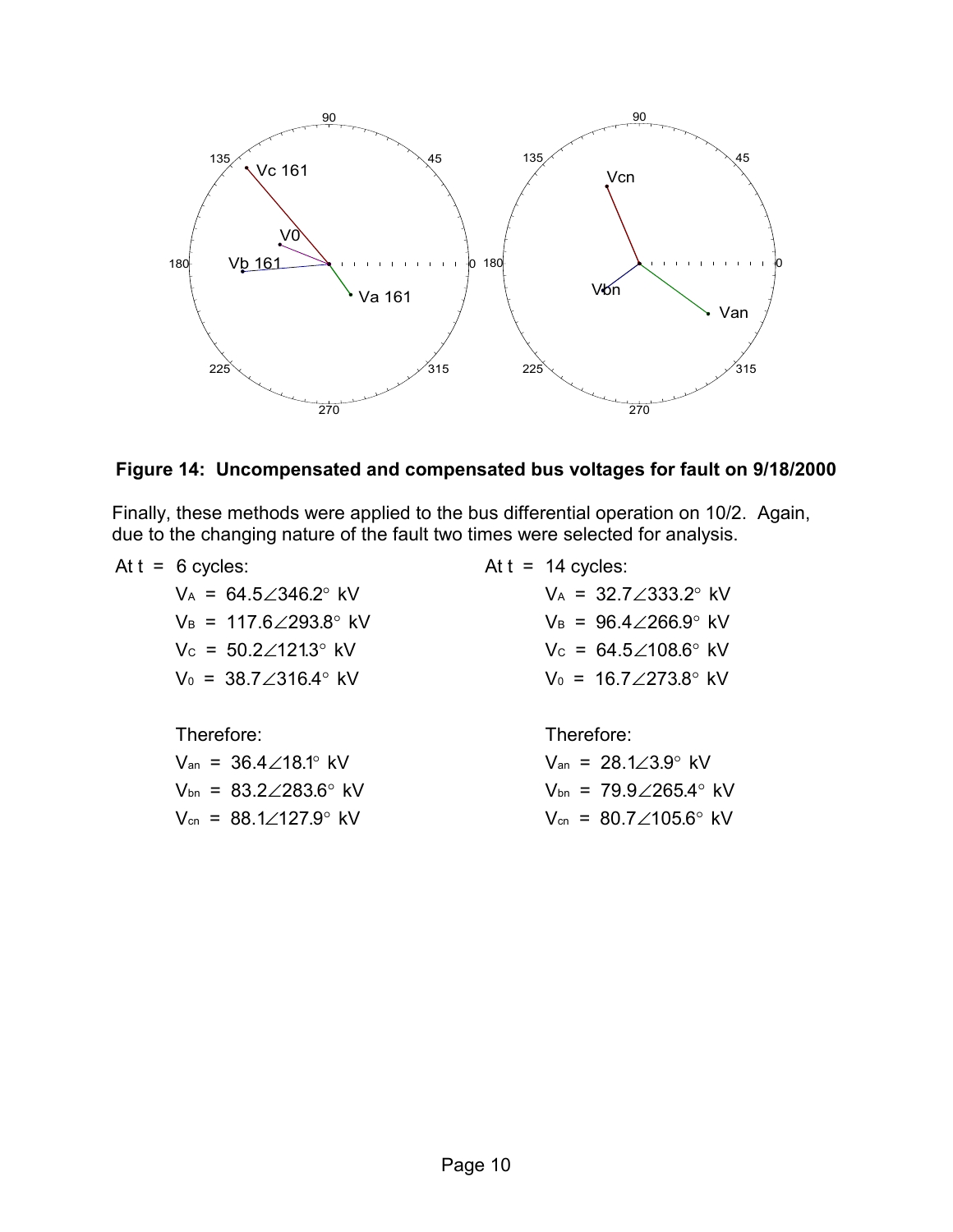

**Figure 15: Uncompensated and compensated bus voltages for 10/2 fault at t = 6 cycles** 



**Figure 16: Uncompensated and compensated bus voltages for 10/2 fault at t = 14 cycles** 

**Conclusion** 

By using COMTRADE and other tools to dissect and manipulate the bus voltage values present during these three faults, the true nature of the faults was revealed. The above analyses showed that the actual faults were normal, single phase to ground faults, whose nature was hidden by large offset voltages. With this knowledge, a very detailed, thorough investigation was made of the station which revealed that two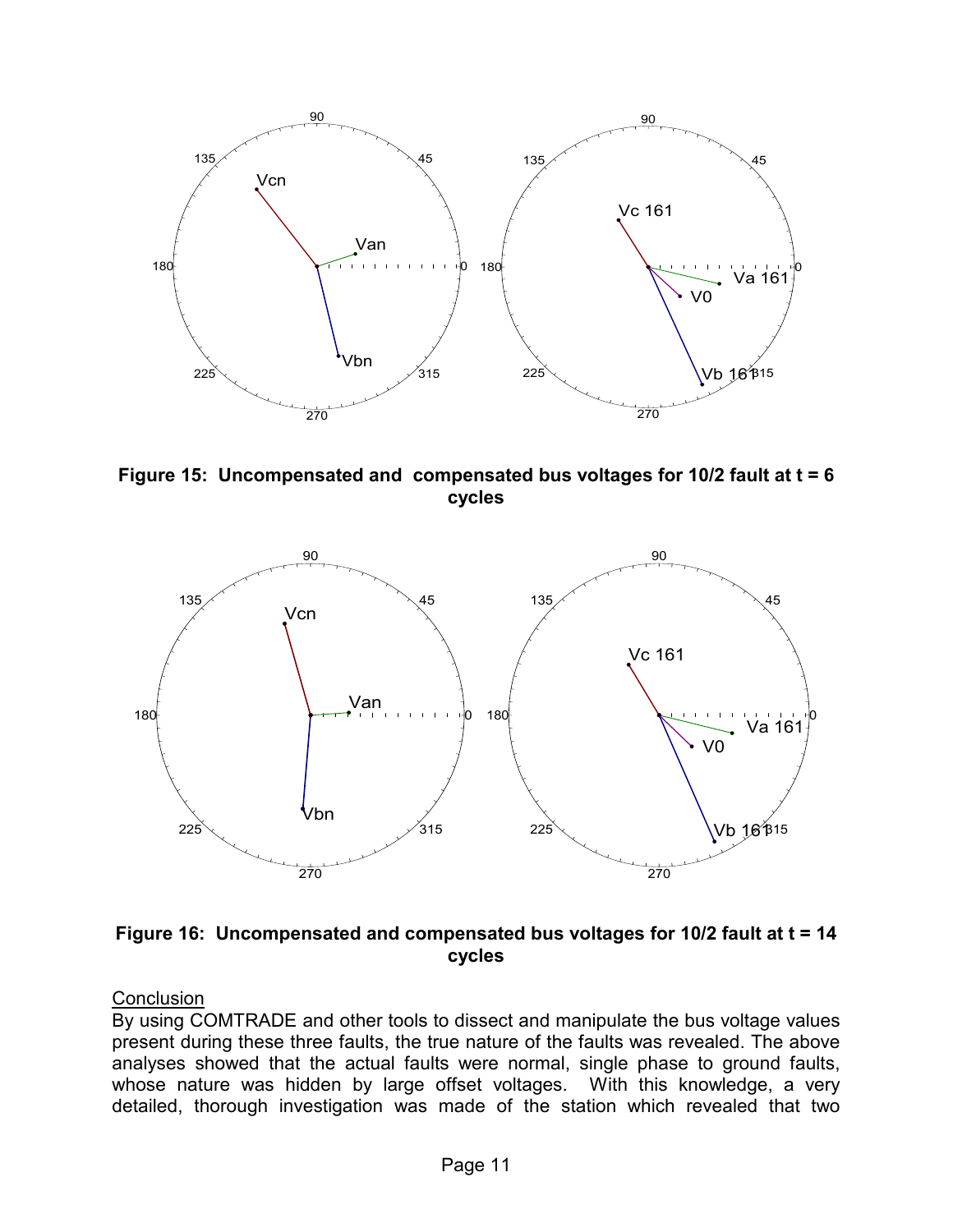insulators in the bay associated with breaker 968 had flash damage. Comparison with the other bays in the station showed that this bay had a particular type of insulator that was different than the other bays and was no longer used at TVA. As a result the buswork in the bay was taken down and new insulators were installed. Two additional benefits were also realized; the connections and operation of the DTR were confirmed and a potential problem with the station grounding was uncovered.

#### Epilogue

In February 2002, test personnel performed ground mat connectivity tests at Knoxville Primary. Using a 12V automotive battery, dc ammeter and current limiting resistor, each piece of station equipment was verified to be tied to the station ground mat. The only abnormally high resistance reading was found on a switch ground plate and was caused by the plate being painted with non-conductive paint. This situation was corrected. No other investigations are planned at this time.